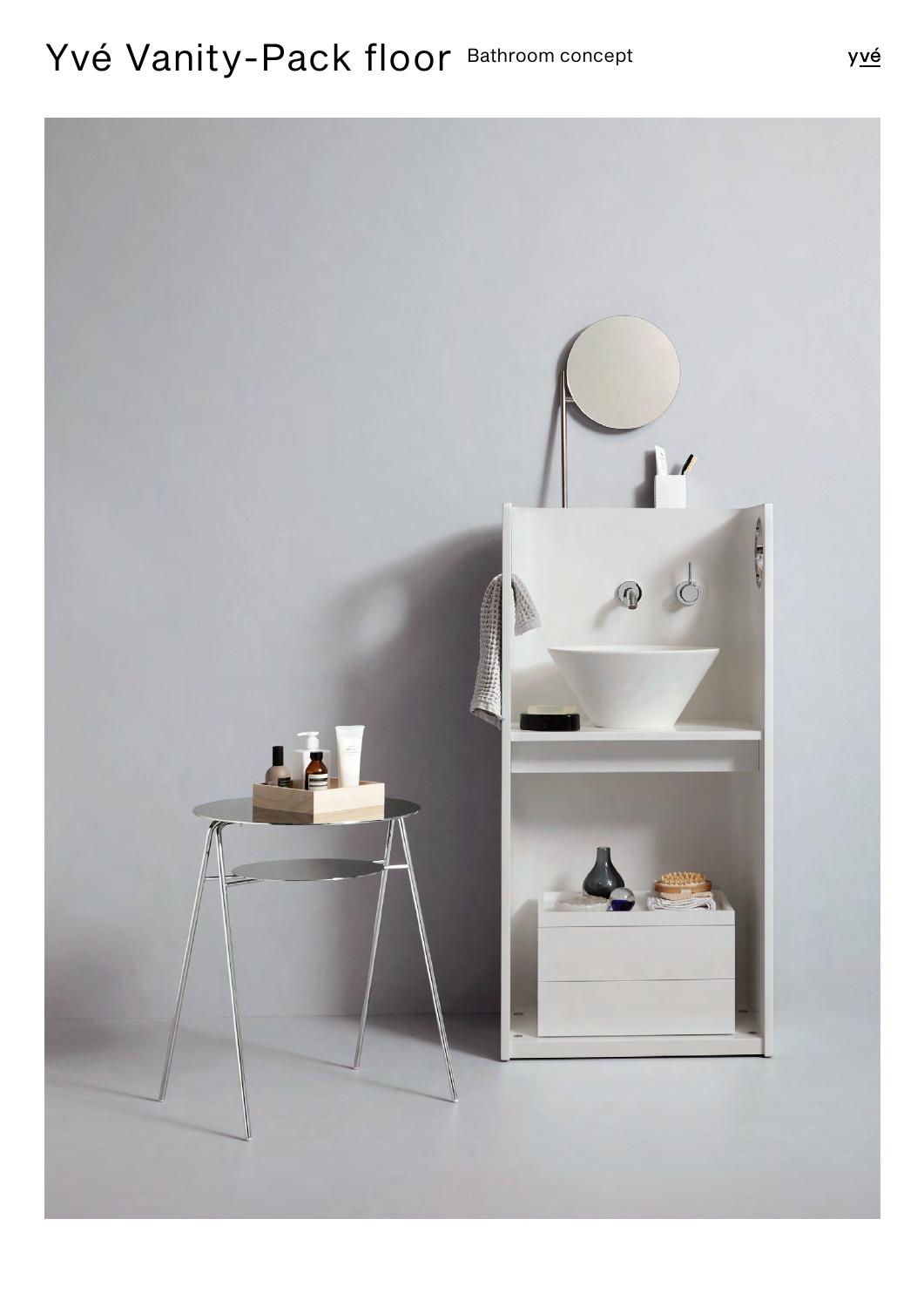

info@yvecollection.com www.yvecollection.com

Yvé Vanity, in the wall or floor versions, is an innovative idea in which the different elements that normally make up the bathroom are designed to offer an intelligent and practical solution. From the tap to the towel rack, all in one, a new language is materialized playing between functionality and classic beauty. A complete concept, light and easy to install that is delivered in a Yvé bathroomaging that contains all the hydraulic components necessary for commissioning without the need to puncture walls or request the intervention of specialized technicians. Yvé bathroom thanks to its structure and personality, resolves the limits of traditional bathrooms such as the compatibility between the different elements and the inclusion within pre-existing environments, representing the perfect complement for both contract and private use.

\*The versatility of Yvé Vanity is given, moreover, by the possibility of customization with regards to colors, the choice of the type of wood, and the same width of the unit, for which, for example, it is possible to request two washbasins instead of one. Yvé Vanity-Pack floor

<u>yvé</u>



Structure, Container

Sink, top

Towel rail, tap

Yvé bathroom Wood veneered poplar plywood, composite material sink, Corian® top, chrome-plated tap, polished stainless steel towel rail.

Yvé bathroom White painted poplar plywood, composite material sink, Corian® top, chrome-plated tap, polished stainless steel towel rail.

Material description

PACK-F-WHT Yvé Vanity-Pack floor Natural wood Basic PACK-F-R06320

YYvé Vanity-Pack floor Mocha wood **Basic** PACK-F-RR58004

Yvé Vanity-Pack floor white with container PACK-F-WHT-CS

Yvé Vanity-Pack floor Natural wood with container PACK-F-R06320-CS

Yvé Vanity-Pack floor Mocha wood with container PACK-F-RR58004-CS



Yvé Vanity-Pack floor white with mirror PACK-F-WHT-SPC

Yvé Vanity-Pack floor white **Basic** Name and code

> Yvé Vanity-Pack floor Natural wood with mirror PACK-F-R06320-SPC

Bathroom unit Category

W 60 cm D 50 cm H 100 cm Dimensions 120



Yvé Vanity-Pack floor Mocha wood with mirror PACK-F-RR58004-SPC Yvé Vanity-Pack floor white with mirror and coinainer PACK-F-WHT-SPC-CS

Yvé Vanity-Pack floor Natural wood with mirror and coinainer PACK-F-R06320-SPC-CS

Yvé Vanity-Pack floor Mocha wood with mirror and coinainer PACK-F-RR58004-SPC-CS

Technical information